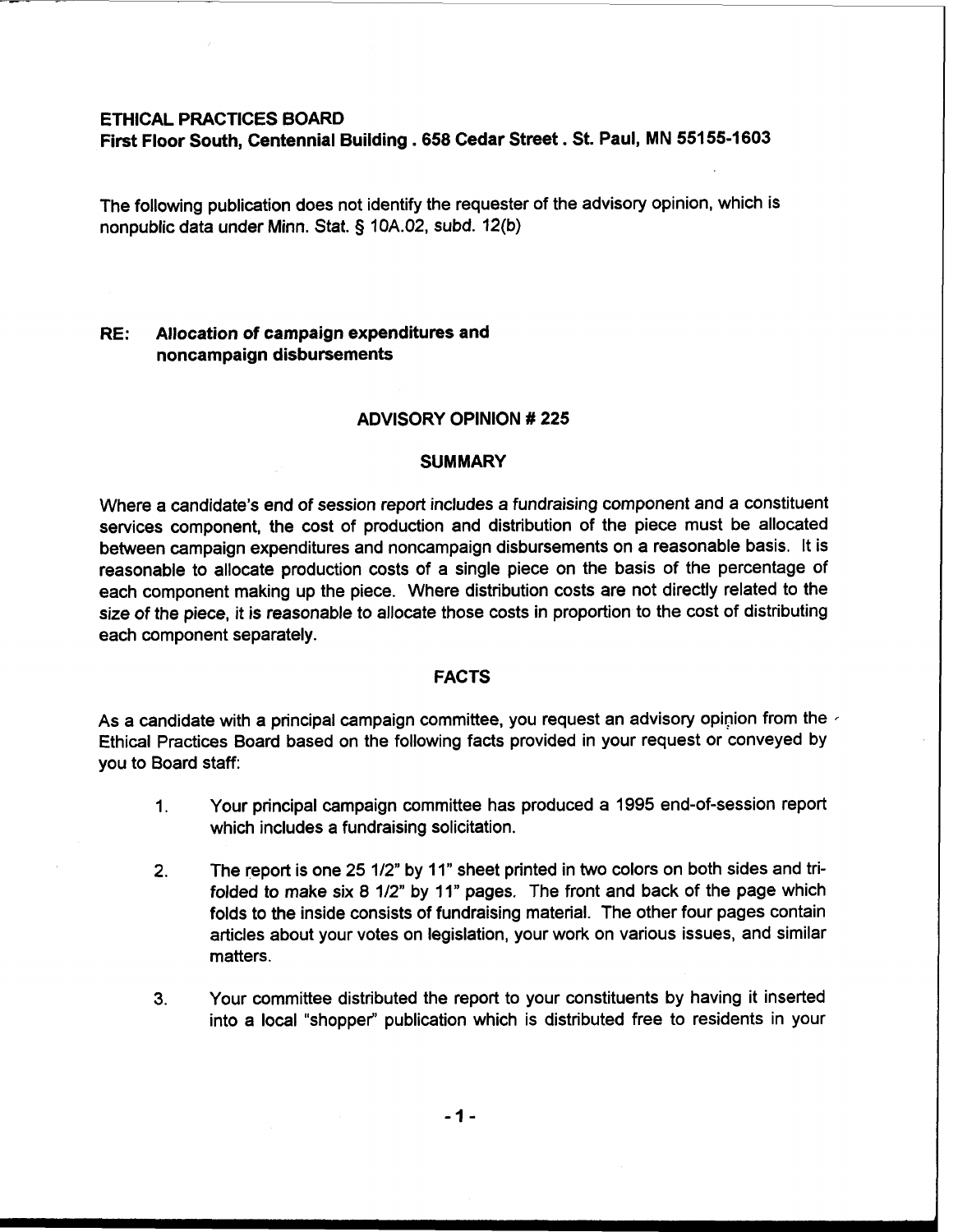district. Your committee's cost for this distribution was 4 cents per insertion. The cost would have been the same whether the report had been 2, 4, or 6 pages.

# **ISSUE**

May the costs of production and distribution of your 1995 year-end report and fundraising solicitation be allocated between noncampaign disbursements and campaign expenditures for reporting purposes?

# **OPINION**

Yes, in the case of the particular publication which you present, the costs of publication and distribution may be allocated between campaign expenditures and noncampaign disbursements.

One-third of the cost of production and one-half of the cost of distribution of the report should be allocated to campaign expenditures. Two-thirds of the cost of production and one-half of the cost of distribution should be allocated to noncampaign disbursements.

The report consists of two components: four pages of information to constituents and two pages of fundraising materials.

Pursuant to Minn. Stat. § 10A.O1, subd. 10c (f), the costs of constituent services performed prior to adjournment sine die (final adjournment in the second year of the biennium) are noncampaign disbursements. While certain costs of fundraising events are noncampaign disbursements, the costs of producing and distributing fundraising materials are campaign expenditures as defined in Minn. Stat. § 10A.01, subd. 10.

When a publication includes both constituent services information and fundraising materials, in  $\epsilon$ distinctly separate sections, the costs of production and distribution of the material must be allocated on a reasonable basis between noncampaign disbursements and campaign expenditures.

Where the publication is produced as a single piece, and the style and design of the entire piece is consistent, the cost of production is generally proportional to the size of the piece. Therefore, it is reasonable to allocate the cost of production in proportion to the percentage of the publication which falls into each category. In the case of your publication, one-third is fundraising material and thus, one-third of the cost of production must be reported as a campaign expenditure and two-thirds as a noncampaign disbursement.

The cost of distribution of the report must also be allocated on a reasonable basis. However, distribution costs are often not closely related to the size of the piece. In the case of your